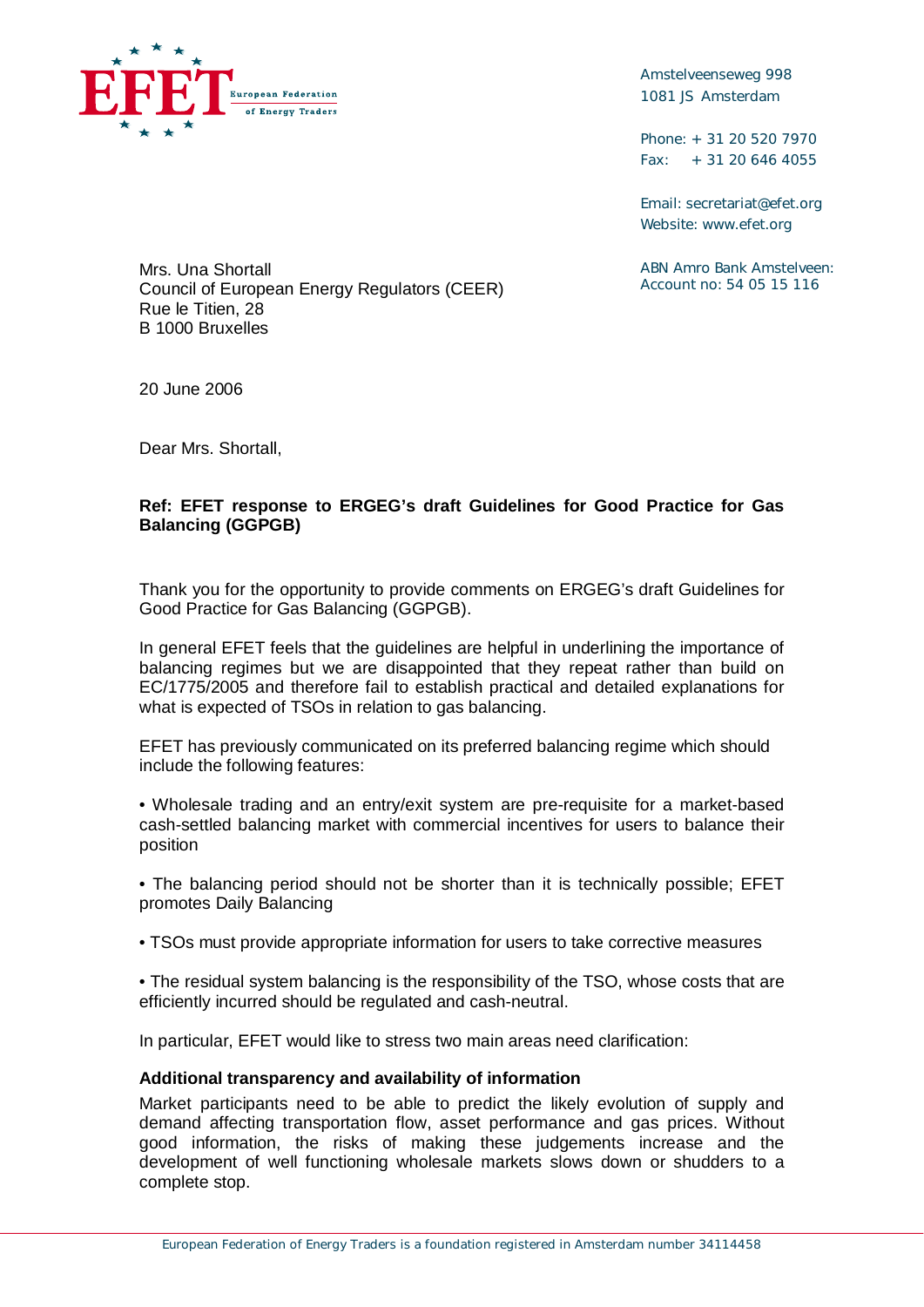

- There was a wide recognition at the  $11<sup>th</sup>$  Madrid Forum that information transparency is essential and that the provision of information must be on a non-discriminatory and user-friendly basis. There is however little evidence of real effort being made to achieve this and EFET fears that the current draft of the guidelines will have little impact in helping to improve this situation. For example the section dealing with market information and transparency of balancing arrangements relates to the very general (and in our view inadequate) information provisions in Annex 2 and for which there should be no question of genuine commercial confidentiality preventing information release. EFET has expressed serious reservations in the past about the use of the 'less-than-3 shipper rule', in this particular case it is simply irrelevant and should be deleted to avoid causing confusion.
- Related to the role of the TSO, the final paragraph suggests that there may well be existing obligations and agreements that deviate from the principle of fairness and non-discrimination regarding balancing services for all parties. Clearly this is undesirable, and the current text, that requires the position to be explained to the relevant national authority, is inadequate. At the very least the existence of such obligations and agreements with the TSO that potentially affect the market must be published, and the national regulatory authority, after consultation with other interested parties, will need to judge whether or not further information regarding the arrangements must be released to the market.

## **Daily and market based gas balancing**

EFET advocates a consistent approach to gas balancing markets across Europe. In practice, whilst different balancing periods might be more or less workable in different physical situations, the goal of a consistent basis means in practice that Europe needs to converge on daily balancing periods with information provision and access to a balancing market on an intraday (within-day) basis. The guidelines need to state this goal very clearly. At the same time we must be realistic that reliance on a balancing market might not be possible until the market conditions enable supply competition to be established.

- Where TSOs provide balancing services (in the transition to market-based balancing) then these must be based on the recovery of only their efficiently incurred costs. Once an intraday market has been established then the TSO should be allowed to use the market for the purpose of residual balancing. Market participants must have both the information and the means to correct their imbalances during the day. The remaining imbalance can then be 'cashed-out' based on market forces rather than being subject to a charge based on the TSOs' efficiently incurred costs that would have to be set administratively.
- Until balancing markets are established the TSOs costs must be monitored and audited by regulatory authorities so as to ensure they have been efficiently incurred and that they do not contain undue or unjustified penalties. Once a market based balancing cashout price is available and balancing tolerances are reduced or removed, there is no need to charge any additional penalties or charges on top of this price.